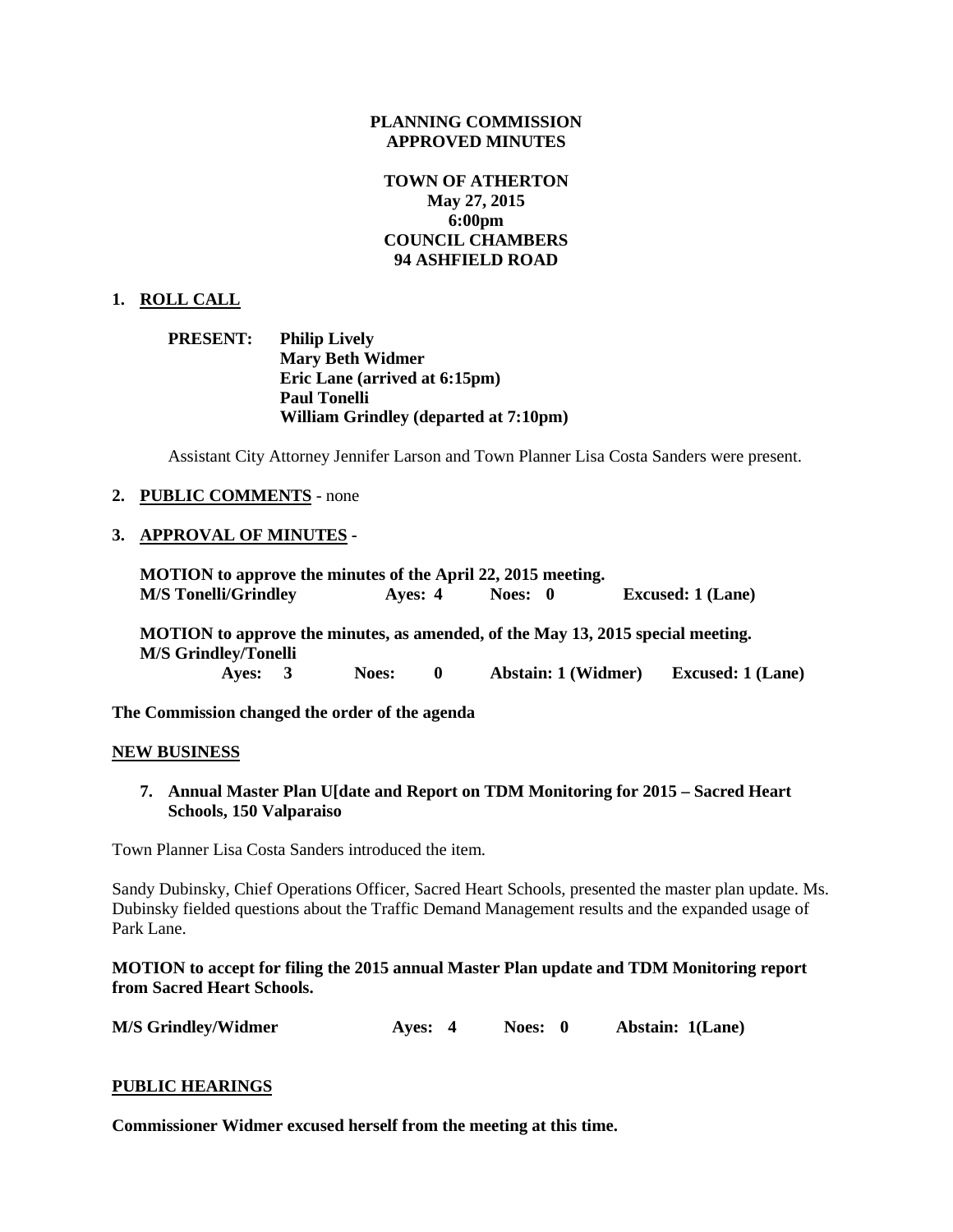# **4. Conditional Use Permit – 30 Alejandra Avenue (APN 070-250-190) – Request from Menlo School and Menlo College for a Conditional Use Permit (NO. CUP 2015-00001) Amendment Authorizing Limited Sunday Use for Cartan Field.**

Town Planner Lisa Costa Sanders presented the item. She noted that Menlo College has amended their request to only ask for an exception to complete rained-out or timed-out baseball games.

# OPEN PUBLIC HEARING

Chop Keenan, Board of Trustees, presented in favor of the request. He noted that the league that Menlo College plays baseball in has approved their request to not schedule Sunday games. He noted that many times games are cancelled due to inclement weather.

Chop Keenan noted that the College held afollow-up neighborhood outreach meeting and none of the neighbors participated. He reiterated the request and noted that during the summer the field will be operated within the constraints of the Conditional Use Permit.

Commissioner Grindley asked if major disasters (such as earthquakes) would be considered for make-up games. Chop Keenan responded that the request only includes rainouts.

Commissioner Tonelli asked why the neighbors didn't attend the meeting. Chop Keenan did not know the reason for the lack of attendance.

Commissioner Tonelli asked about the summer schedule that was requested by the Planning Commission. Chop Keenan noted that it was not submitted since it is not relevant as the College will be in complete compliance during the summer.

Chair Lively asked what types of activities are happening on the field during the summer. Chop Keenan answered that there is a soccer camp on the football field with some spillover to the baseball field.

The discussion moved to the field use on Memorial Day weekend. Chop Keenan explained that an organization that Menlo College is contracted with used the field in an unauthorized way. Commissioner Lane commented that if the College is in contract then the College is an agent for the organization and should take responsibility.

Commissioner Lane noted that he would like some assurance that the rainout games do not occur on a weekend that could anticipate heavy backyard usage such as a holiday weekend.

Stuart Rosenberg, resident, gave his thoughts on the proposal. He would like to see the College give something back to the neighbors. He also brought up the question of enforcement and his concerns about how the Conditional Use Permit and any amendments would be handled.

Rich Thesing, resident, noted that the neighbors need more notification and time to discuss the issue. He asked if some activities would be moved to Wunderlich field.

Paul Getty, resident, spoke in opposition to the project. He noted that Jeff Hiller, another resident, is out of town and would like a chance to speak out in opposition. He asserted that the Planning Commission should not be able to reach the findings necessary to approve the request.

Mike Greenberg, resident, spoke in opposition to the proposal. He noted that the camps are different than the normal school usage since they run all day. He would like more thought and discussion to go into the decision.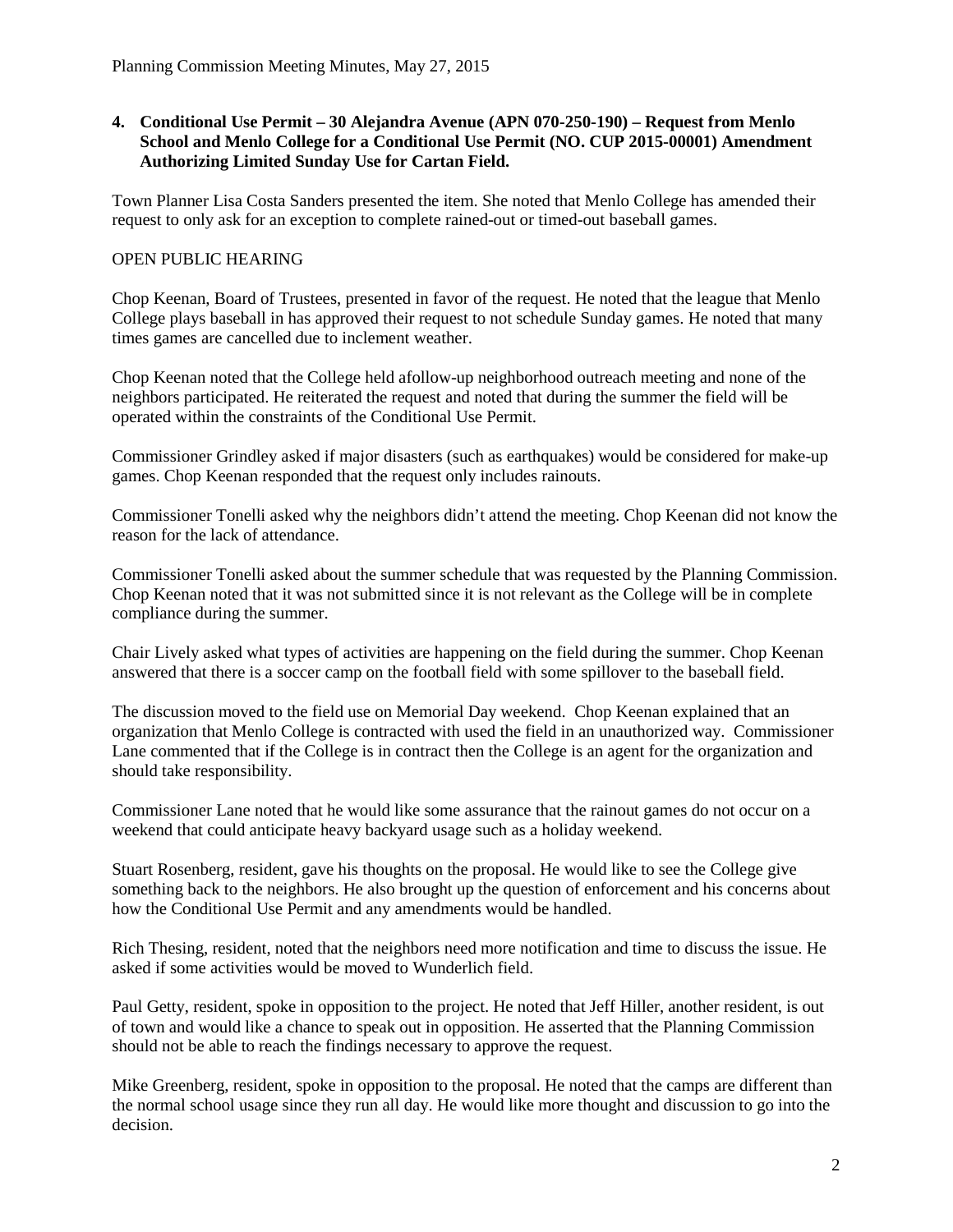Chop Keenan noted that the College is no longer playing football. He asserted that Menlo College is hoping to be good neighbors and sees the request as minimal.

Commissioner Tonelli asked if baseball games use a public address system. Menlo College staff noted that to their knowledge, no public address system is being used.

Paul Getty added that enforcement is a key issue that needs to be addressed.

# CLOSE PUBLIC HEARING

Commissioner Lane commented that the College needs to demonstrate that the field can be used in the ways specified in the Conditional Use Permit. He noted that more time might be needed to build trust and work with the neighbors.

Commissioner Grindley agreed with Commissioner Lane and also noted a lack of communication between the College and the neighbors.

Commission Tonelli stated that compromise needs to happen. He would like to see a limit of one game per Sunday and should be constrained from 1pm to 4pm. He noted that there is time before the baseball season begins to hammer it out.

Chair Lively asked Assistant City Attorney Jennifer Larson about continuing the item. She noted that the Commission needs to have a legitimate reason to delay it and it must be articulated.

Chop Keenan requested that the Commission not continue the item and make a determination one way or the other.

# **MOTION to deny the request of Menlo College to amend Conditional Use Permit No. CUP15- 00001.**

**M/S Lane/Lively Ayes: 4 Noes: 0 Recused: 1(Widmer)**

Chair Lively advised of the 10-day appeal period.

**5. Special Structures Permit – 93 Camino por los Arboles (APN 070-152-032)** – **Request for a Special Structures Permit to allow a basement to extend beyond the footprint of a main residence and a Special Structure Permit to allow a basement under an accessory building.**

Town Planner Lisa Costa Sanders presented the item.

Eric Dumican, architect for the project, spoke in favor of the project and noted that no lightwells are associated with the project.

Commissioner Tonelli asked about the arborist report and the plans for tree #78. Eric Dumican explained that the basement doesn't extend as far as the wing. The basement is outside the 5x threshold of the tree trunk.

Commissioner Widmer noted that the plans include the words "not for construction" and asked about the meaning. Eric Dumican explained that the building permit plans will be based on these drawings but the plans don't currently reflect building code. Commissioner Widmer also asked about the glass garage door and asked if it is intended for a commercial usage. Eric Dumican noted that it is intended to view specialty cars.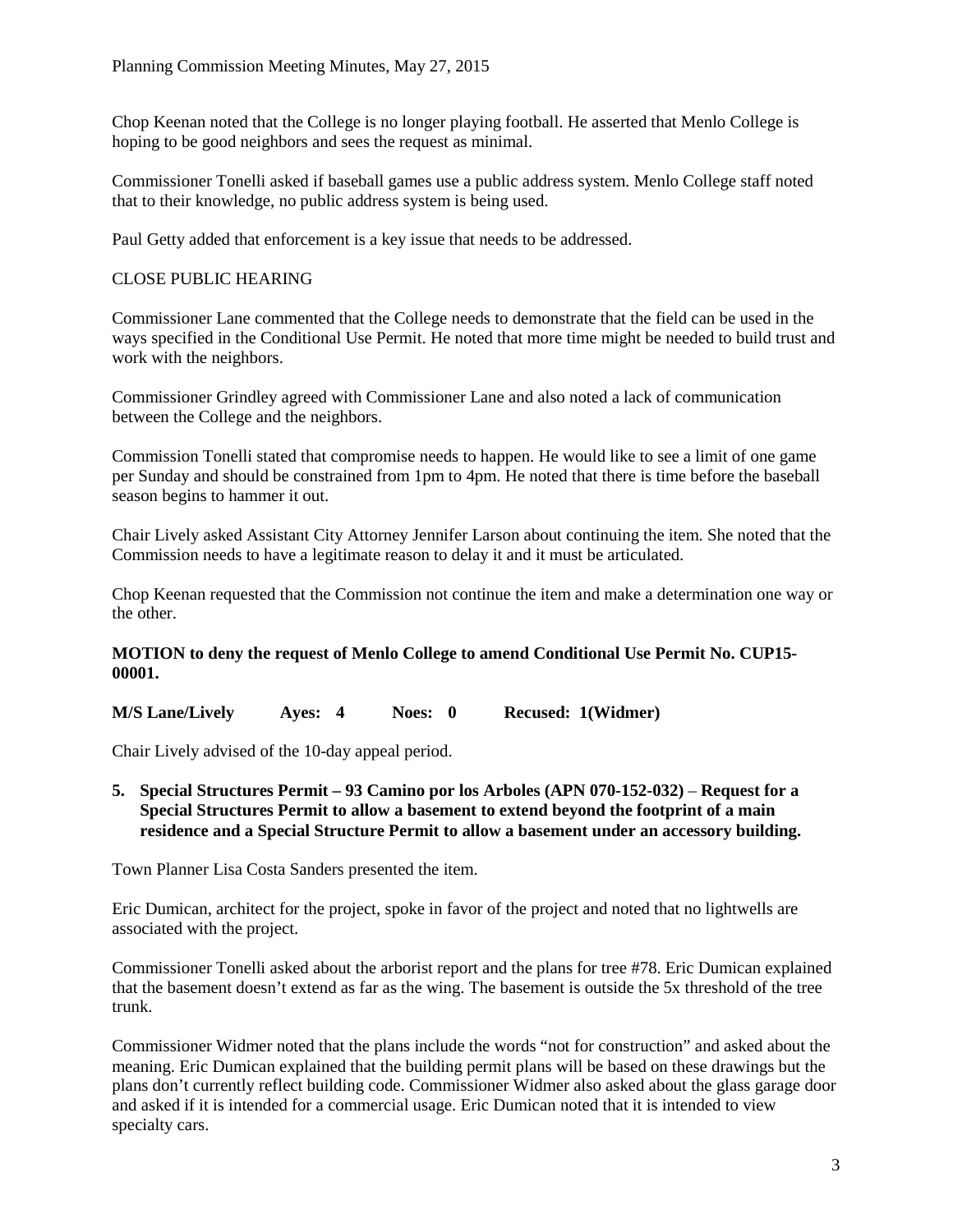Commissioner Widmer asked staff about approving plans for pools that cannot be filled because of the water shortage. Town Planner Lisa Costa Sanders noted that she will check in with CalWater to clarify.

Brenda Woodson, 95 Camino por los Arboles, asked about the garage door being glass and if the light from it will shine up.

Eric Dumican responded that it is compliant with Planning code.

Commissioner Lane asked about the limit on the scale of lightwells. Town Planner Lisa Costa Sanders noted that there is no limit but it has to meet setbacks.

Commissioner Lane reminded the applicant to be a good neighbor and be aware that the garage door could be a potential issue.

**MOTION that the Planning Commission approve the Special Structure Permit for the basement to extend beyond the footprint of the main residence at 93 Camino por los Arboles subject to the conditions contained in the Special Structure Permit Certificate.**

**M/S Tonelli/Lane Ayes: 4 Noes: 0 Excused: 1 (Grindley)**

*Findings:*

- *1. The proposed building or structure will not negatively impact the neighboring properties with respect to privacy and view.*
- *2. The proposed building or structure complies with other development standards, restrictions, or limitations for the proposed building or structure. Such as height and landscaping screening.*
- *3. The granting of the special structures permit is consistent with the objectives of the general plan and this title.*

**MOTION that the Planning Commission approve the Special Structure Permit to allow a basement under an accessory building at 93 Camino por los Arboles subject to the conditions in the Special Structure Permit Certificates and based on the finding and for the reasons incorporated in the Staff Report.**

**M/S Tonelli/Lively Ayes: 3 Noes: 1 (Lane) Excused: 1 (Grindley)**

*Findings:*

- *1. The proposed basement will not impact heritage trees and the proposed basement lightwells are located on the interior side of the yard.*
- *2. The proposed basement will not negatively impact neighboring properties with respect to privacy and view.*
- *3. The proposed basement complies with other development standards, restrictions or limitations for the proposed building or structure, such as height and landscaping screening.*

Chair Lively advised of the 10-day appeal period.

# **6. Ordinance – Consider Recommending the City Council Adopt an Ordinance Amending Atherton Municipal Code Chapter 17.44 Regulating Basements.**

Town Planner Lisa Costa Sanders presented the item.

Commissioner Widmer asked about the limitation on the size of lightwells. Lisa Costa Sanders noted that the Planning Commission has the authority to limit the size of lightwells.